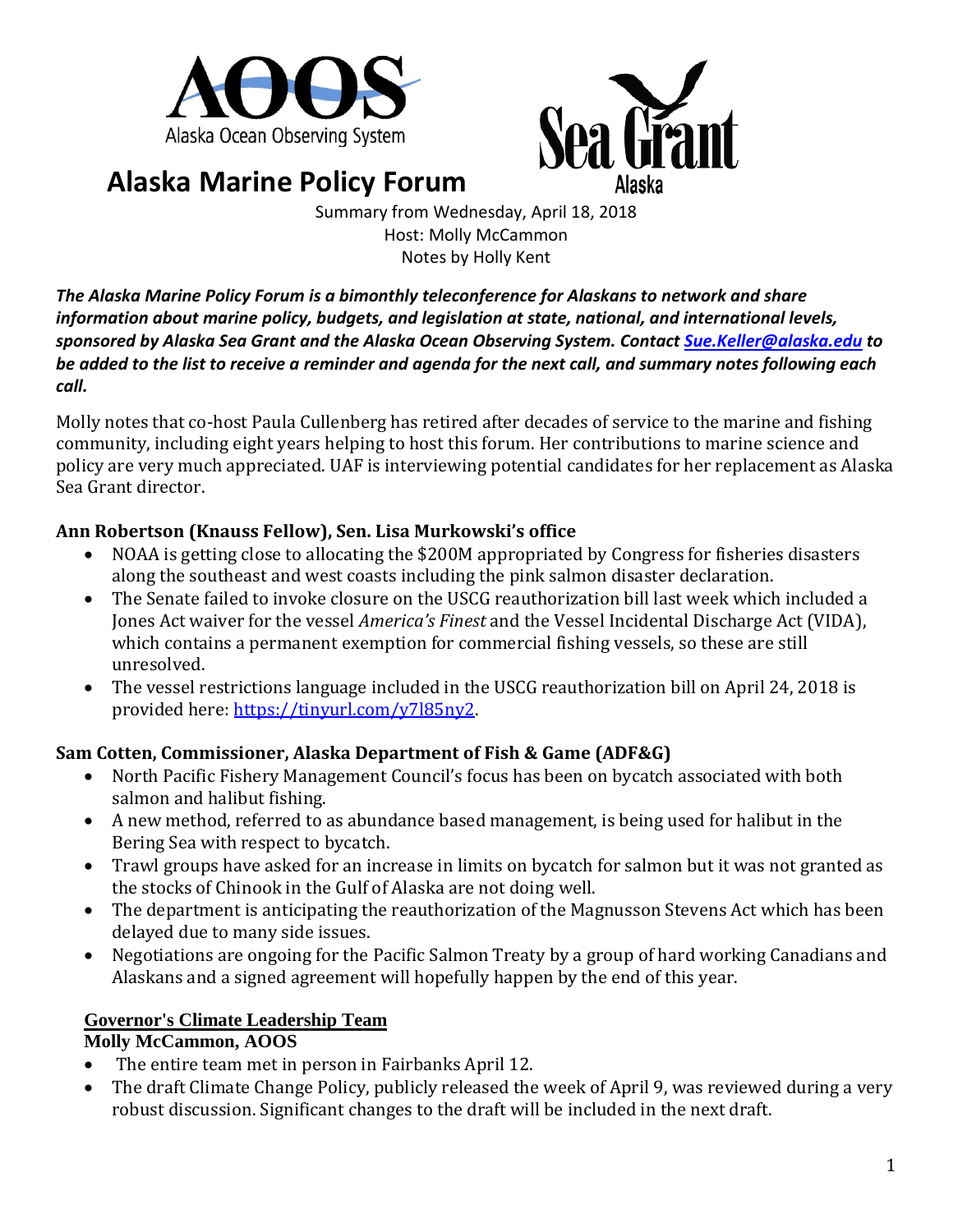- The policy is very comprehensive including issues regarding resilient and healthy communities, diversification of the state's economy, increasing energy efficiency and reducing greenhouse gas emissions.
- Once the team finalizes their recommendations to the policy and an implementation plan, the chair, Lt. Governor Byron Mallott, will bring them to the governor for his review.
- The draft policy includes recommendations on how Alaska could do its part to live up to the Paris climate accord.
- New Oil and Gas Technical and Science Advisory panels are being developed. Larry Hinzman and Molly McCammon will be co-chairing the Science Advisory panel.

## **Danielle Meeker, Alaska Sea Grant Fellow, Lt. Governor's Office**

- Nikoosh Carlo sends out a monthly stakeholder update that lists all the climate team activity, pertinent events attended by the Lt. Governor, climate work being showcased in the media, etc. If you would like to receive these updates just email Danielle at danielle meeker@alaska.gov.
- The Climate Team's Science Advisory panel should be up and running by the end of April.
- The new draft of the Climate Change Policy should also be sent to the Climate Leadership Team and made public by the end of April.
- Lt. Governor Mallott and Nikoosh Carlo will be at the Arctic Encounters event April 19-20 and then will head to Washington D.C. to speak at the Wilson Center.
- Some small listening sessions will be set up for this summer with the possibility of having one on the next Alaska Marine Policy Forum call June 20.

#### **Julie Decker, Executive Director, Alaska Fisheries Development Foundation Mariculture Task Force**

- The task force has very broad representation and is made up of representatives from business, state departments, tribes, and universities.
- The [Alaska Mariculture Development Plan](https://www.afdf.org/wp-content/uploads/Alaska-Mariculture-Development-Plan-v2018-03-23-small-single-pg-view.pdf) draft was published March 23 after two years of work and presents a vision and goal along with five priority recommendations.
- There has been a lot of new interest in seaweed and shellfish operations.
- The task force is working with AOOS to develop mariculture siting maps for Alaska.

# **Jim Lima, Bureau Of Energy Management (BOEM)**

- BOEM is tentatively planning for a lease sale in the Beaufort Sea in late 2019 even though the decision to move forward on the sale has not yet been made.
- A call for nominations and information was published in the Federal Register on March 30, 2018 with a 30-day comment period ending on April 30, 2018.
- Comments can be made online at [regulations.gov](http://regulations.gov/)

#### **Mary-Beth Schreck, Alaska Sea Ice Program, National Weather Service, Anchorage Forecast Office**

- Sea ice in the Bering Strait Region is lower than it has been in at least the last two decades and maybe since the mid-1800s.
- The cause is probably a combination of warm sea surface temperatures and lots of storms with warm southerly winds.
- The Chukchi Sea experienced slightly cooler temperatures from last year.
- These conditions do not appear to be the "new normal" but rather a "new extreme".
- The International Arctic Research Center produced a very good fact sheet: *[Bering Strait: An](https://uaf-iarc.org/2018/04/09/new-summary-available-on-bering-strait-winter-2018-sea-ice-conditions/)  [Overview of Winter 2018 Sea Ice Conditions](https://uaf-iarc.org/2018/04/09/new-summary-available-on-bering-strait-winter-2018-sea-ice-conditions/)* and it is attached to this summary.